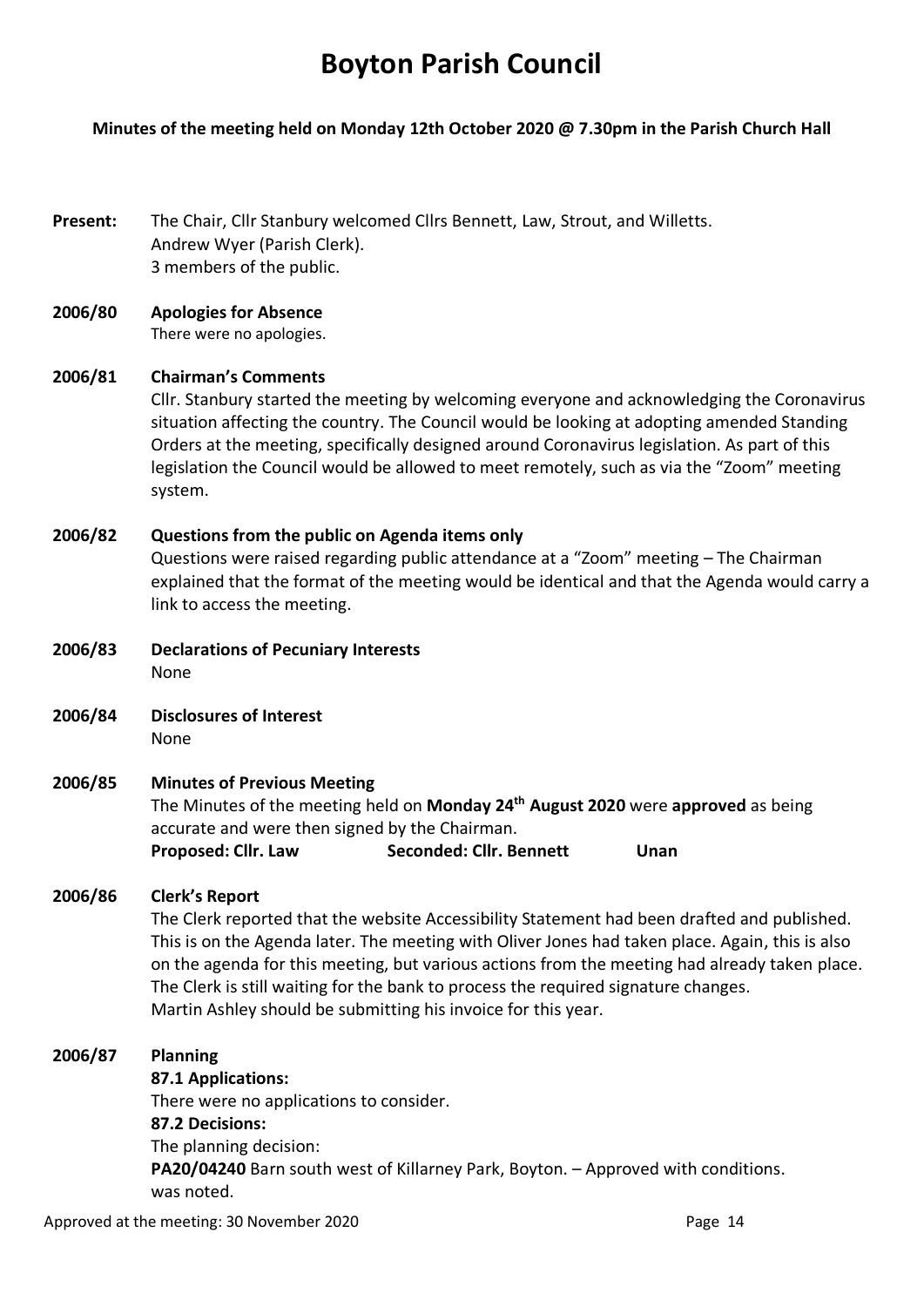# **87.3 Other**

There were no other items to consider.

#### **2006/88 Finance**

**88.1 It was resolved** to approve the payments:

| Payee       | <b>Details</b>     | Reference | Amount  |
|-------------|--------------------|-----------|---------|
| A.Wyer      | Salary (Aug & Sep) | 815       | £479.76 |
| <b>HMRC</b> | PAYE (Aug & Sep)   | 816       | £119.80 |

| <b>Proposed: Cllr. Bennett</b> | Seconded: Cllr. Strout | Unan |
|--------------------------------|------------------------|------|
|                                |                        |      |

**88.2 Budget.** Budget figures from the last two years were distributed. Councillors reviewed the expenditure items and will consider any changes required ahead of the next meeting.

#### **2006/89 Meeting with Oliver Jones**

The Clerk had distributed a summary report after the meeting (Attached as Appendix 1). Certain Highway issues have already been completed (eg. warning bollard, missing curb stone) but the Council can feedback at future meetings, on the other issues if these remain uncompleted.

#### **2006/90 CIL**

The clerk delivered a brief summary of the Community Infrastructure Levy and will distribute the Cornwall Council guide on the topic. Council will welcome suggestions and ideas for infrastructure projects (big and small) that CIL funds can be allocated towards. The Notice Boards could be used to advertise this. ACTION: Clerk to check situation re: Agricultural usage restriction.

# **2006/91 Accessibility Statement**

The wording of the Statement, prepared by the Clerk was agreed. This included an intention to review the current website provider, if they are unable to achieve compliance by Autumn 2021.

**Proposed: Cllr. Law Seconded: Cllr. Willetts Unan** 

## **2006/92 Standing Orders**

**It was resolved** to adopt the updated Standing Orders and the temporary Coronavirus amendments. These will be published on the Website in place of the previous Standing Orders. Proposed: Cllr. Strout Seconded: Cllr. Law Unan

## **2006/93 Correspondence**

The correspondence had been distributed prior to the meeting and this was noted. Going forward emails relating to the local Cornwall Council Network would be distributed but other correspondence would be listed and would be forwarded to individual Councillors upon request.

## **2006/94 Member's Announcements**

Cllr. Bennett reported that he had been asked about the planning situation at Dunns Farm re: mobile home. ACTION: Clerk to bring an update to the next meeting.

Cllr. Willets asked if WPD could be requested to restore the stone-faced bank that they had dismantled when working recently. ACTION: Clerk to chase this up.

The Chairman suggested that an advert go onto the website to try and fill the Council Vacancies.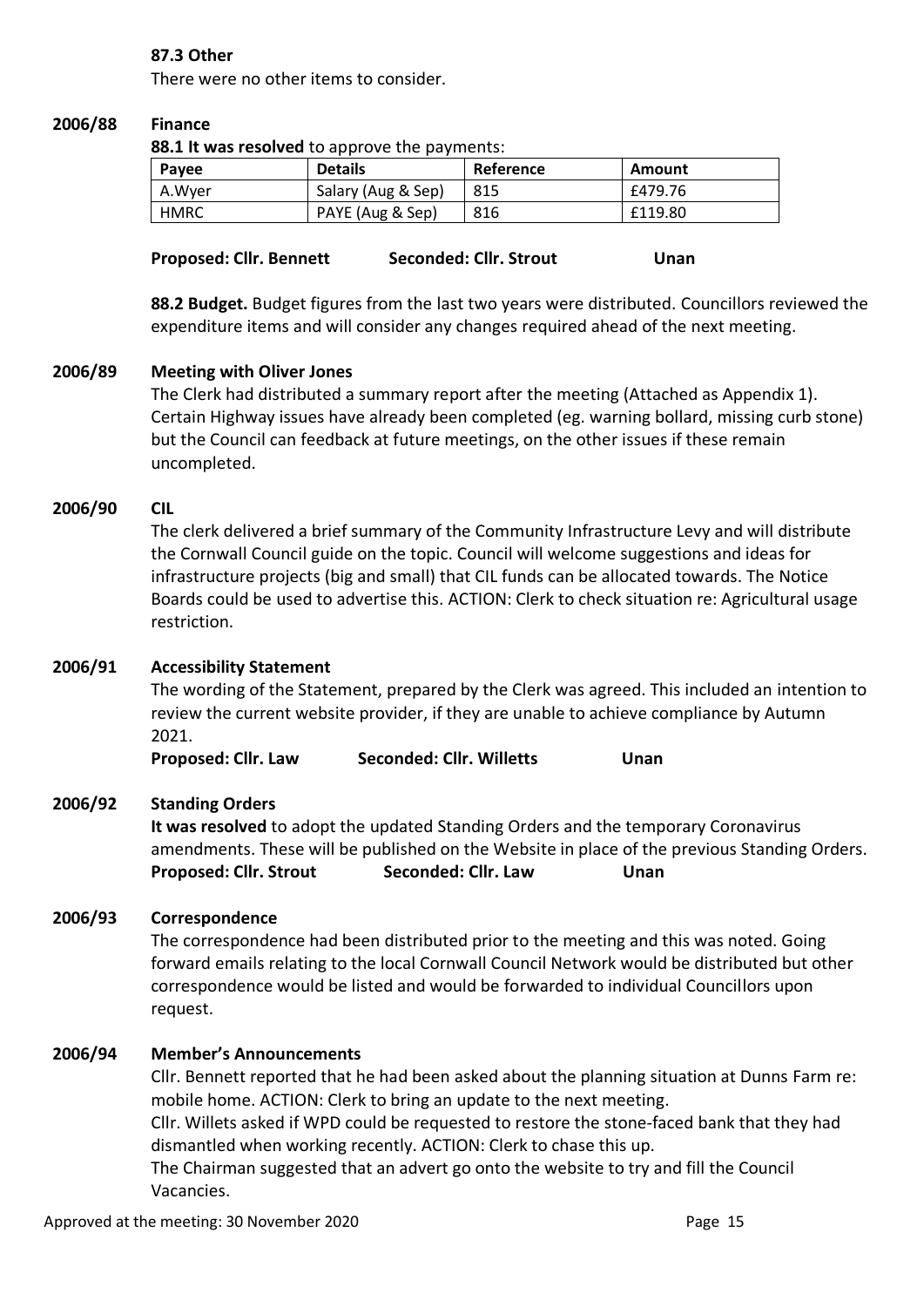## **2006/95 Public Participation**

The Council was encouraged to progress traffic calming schemes/ideas through the Launceston Community Network. The Chairman explained that future funding through that network would be decided after the next Cornwall Council election (May 2021).

Could these schemes/ideas be progressed using CIL funds?

Other infrastructure projects could include extending pavements in several areas. The Chairman explained that identifying these projects will allow CIL funds to be best used. ACTION: Clerk to cross reference planning applications since CIL started to check funds are correct and forthcoming.

#### **2006/96 Date of Next Meeting**

The next meeting will be on  $30<sup>th</sup>$  November 2020 and the one after that  $11<sup>th</sup>$  January 2021.

**The meeting closed at 8.47pm**

#### **Appendix 1 Meeting with Oliver Jones**

# **Wednesday 09/09/2020, 10am, Beacon Park, Boyton.**

**Present:** Oliver Jones (Highways), Martin Stanbury, Jon Bennett, Gerd Willetts, Adam Paynter (CC), 4 local residents, Andi Wyer

# **Issue raised:** Unsuitable vehicles using Tala Hill

**Observations:** The current signage is "advisory" rather than enforceable. Sat Nav directions do not take this sort of information into account when creating routes. To be enforceable, would require proper road traffic order. A traffic